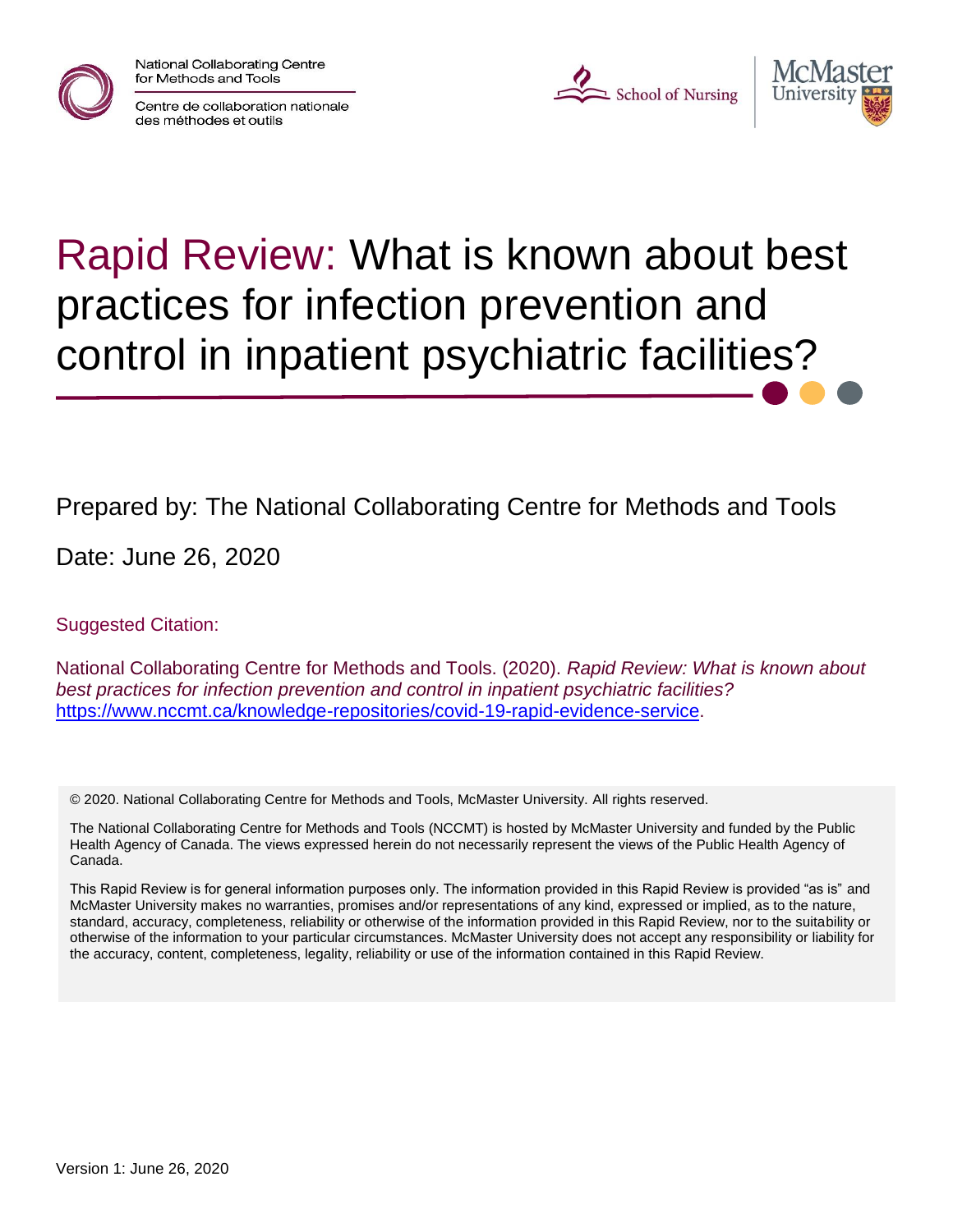### **Executive Summary**

#### **Background**

Individuals who are admitted to inpatient psychiatric facilities may be at higher risk for coronavirus disease 2019 (COVID-19) and may also be at increased risk for serious complications due to the disease. While these inpatient wards fall under hospital-wide recommendations for infection control, some known best practices for limiting disease spread in hospital settings, such as patient isolation, may have adverse effects for individuals with serious mental illness, and compliance with physical distancing measures and hand hygiene may also be of concern.

This rapid review was produced to support public health decision makers' response to the coronavirus disease (COVID-19) pandemic. This review seeks to identify, appraise, and summarize emerging research evidence to support evidence-informed decision making.

This rapid review includes evidence available up to June 23, 2020 to answer the question: **What is known about best practices for infection prevention and control in inpatient psychiatric facilities?**

#### Key Points

- There is very little evidence on effective infection control practices specific to inpatient psychiatric facilities and no guidelines informed by research evidence are available. Quality of available studies is low, and recommendations are very likely to change as more evidence becomes available.
- In response to COVID-19, several organizations have produced interim guidance documents with recommendations specific to inpatient psychiatric facilities. Recommendations (based on expert opinion) generally suggest following established guidelines for other inpatient hospital settings (not included in data tables), and several factors specific to inpatient psychiatric facilities were identified:
	- o There are complex ethical considerations surrounding enforcement of physical distancing measures if patients are non-compliant (e.g., use of restraints).
	- $\circ$  There is a need to adapt rather than suspend activities (for example, group therapy, family visits, etc.) to ensure adequate mental health care support
	- $\circ$  There is the potential for certain conditions (e.g., anxiety, paranoia, obsessive compulsive disorder) to be worsened by the experience of the pandemic.
	- $\circ$  Many patients have other medical comorbidities that may place them at increased risk of more serious COVID-19 complications.

#### Overview of Evidence and Knowledge Gaps

- One study found that mandatory supervised alcohol-based hand cleaning every four hours during an outbreak of respiratory infections reduced the number of infections. Given that a variety of respiratory infections were included, it is not known whether these findings are applicable to COVID-19. Overall study quality is low.
- Seven case reports were identified that described the experiences of inpatient psychiatric facilities in managing the effects of COVID-19. There are no data available to understand whether these measures were 1) effective in minimizing the spread of COVID-19 amongst patients and staff or 2) had any adverse effects on patient care or treatment of psychiatric conditions.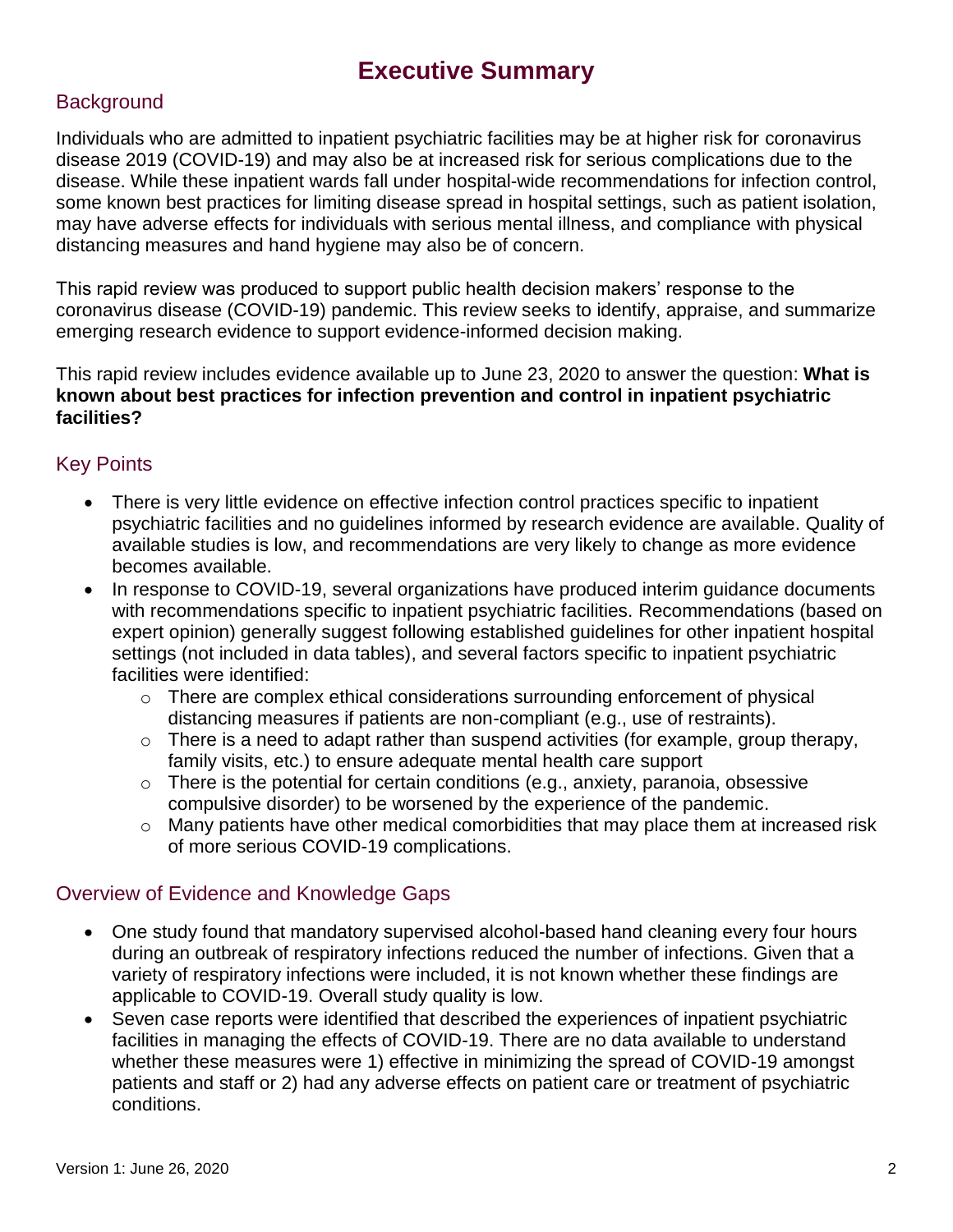### **Methods**

#### Research Question

What is known about best practices for infection prevention and control in inpatient psychiatric facilities?

#### **Search**

On June 22, 2020, the following databases were searched:

- Pubmed's curated COVID-19 literature hub: [LitCovid](https://res.nccmt.ca/2Tud6bf)
- [Trip Medical Database](https://res.nccmt.ca/2WWvsUK)
- World Health Organization's [Global literature on coronavirus disease](https://res.nccmt.ca/2ZpJCzf)
- Joanna Briggs Institute [COVID-19 Special Collection](https://res.nccmt.ca/36oRCSI)
- [COVID-19 Evidence Alerts](https://res.nccmt.ca/3bRLdjP) from McMaster PLUS™
- [Public Health +](https://res.nccmt.ca/3cTrFgg)
- [COVID-19 Living Overview of the Evidence \(L·OVE\)](https://res.nccmt.ca/2XjIwCt)
- [McMaster Health Forum](https://www.mcmasterforum.org/find-evidence/products/topic/?topic=All+health-+and+social-system+topics)
- Cochrane Rapid Reviews [Question Bank](https://res.nccmt.ca/3g73Wey)
- **[Prospero Registry of Systematic Reviews](https://res.nccmt.ca/3cVxMAR)**
- NCCMT [COVID-19 Rapid Evidence Reviews](https://res.nccmt.ca/3gg0PAX)
- [MedRxiv preprint server](https://www.medrxiv.org/)
- [PubMed](https://pubmed.ncbi.nlm.nih.gov/) database
- [EMBASE](https://www.embase.com/login) database
- [PsycINFO](https://www.apa.org/pubs/databases/psycinfo/) database
- NCCDH [Equity-informed Responses to COVID-19](http://nccdh.ca/our-work/covid-19)
- NCCEH [Environmental Health Resources for the COVID-19 Pandemic](https://ncceh.ca/environmental-health-in-canada/health-agency-projects/environmental-health-resources-covid-19)
- NCCHPP [Public Health Ethics and COVID-19](https://www.nccih.ca/485/NCCIH_in_the_News.nccih?id=450)
- NCCID [Public Health Quick Links](https://nccid.ca/coronavirus-quick-links/)
- NCCID [Disease Debrief](https://nccid.ca/2019-novel-coronavirus-outbreak/)
- NCCIH [Updates on COVID-19](https://www.nccih.ca/485/NCCIH_in_the_News.nccih?id=450)

A copy of the search strategy is available on request.

#### Study Selection Criteria

The search results were first screened for recent guidelines and syntheses. Single studies were included if no syntheses were available, or if single studies were published after the search was conducted in the included syntheses. English-language, peer-reviewed sources and sources published ahead-of-print before peer review were included. Guidance documents were included as relevant. Surveillance sources were excluded. When available, findings from syntheses and clinical practice guidelines are presented first, as these take into account the available body of evidence and, therefore, can be applied broadly to populations and settings.

|                   | <b>Inclusion Criteria</b>                                                  | <b>Exclusion Criteria</b>                                  |
|-------------------|----------------------------------------------------------------------------|------------------------------------------------------------|
| <b>Population</b> | Inpatients at psychiatric facilities                                       |                                                            |
| Intervention      | Prevention and control measures for<br>respiratory infections              |                                                            |
| Comparisons       | Any                                                                        |                                                            |
| <b>Outcomes</b>   | Infection prevention, including COVID-19 or<br>other respiratory illnesses | Non-respiratory infections (e.g.,<br>sexually transmitted) |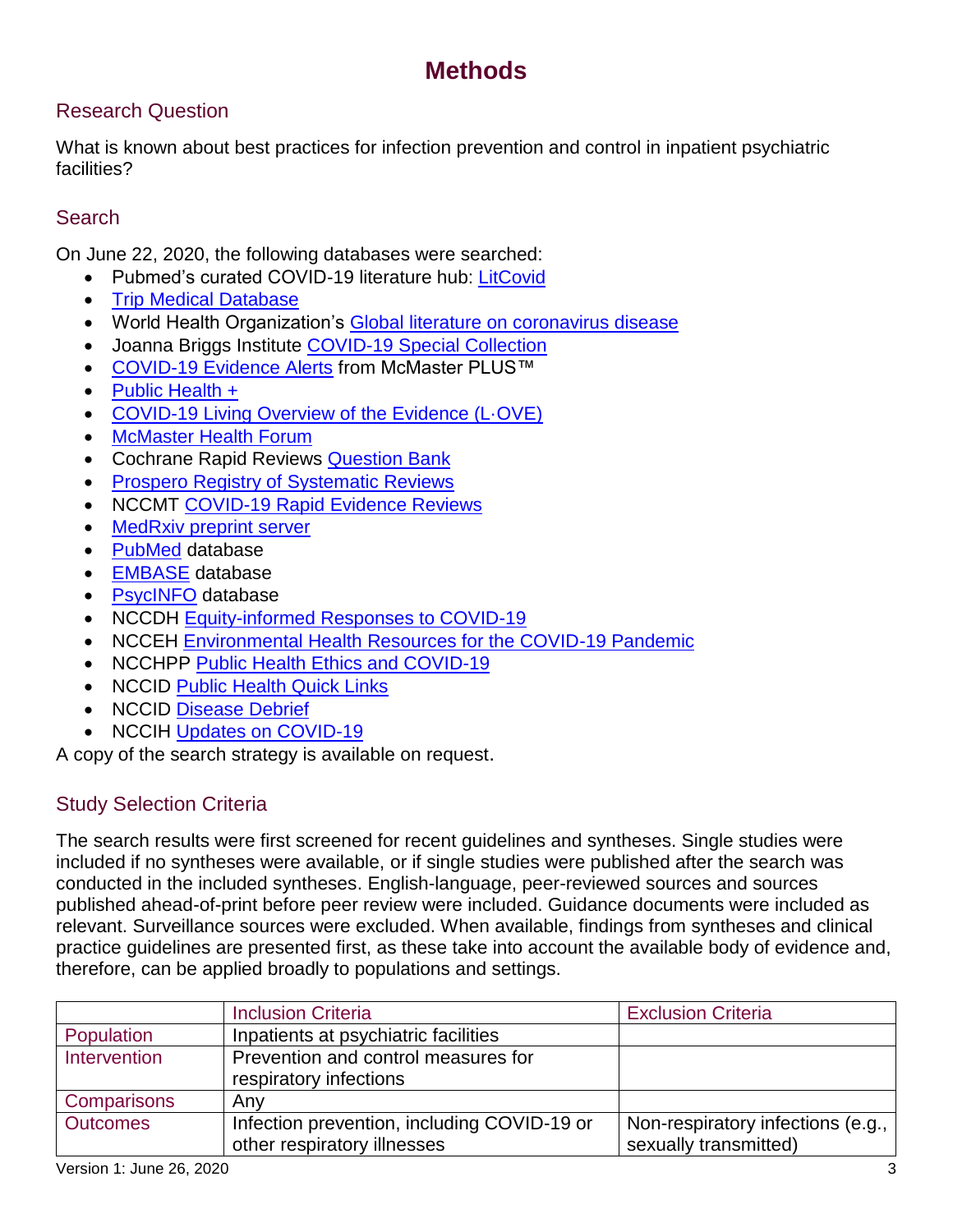#### Data Extraction and Synthesis

Data relevant to the research question, such as study design, setting, location, population characteristics, interventions or exposure and outcomes were extracted when reported. We synthesized the results narratively due to the variation in methodology and outcomes for the included studies.

We evaluated the quality of included evidence using critical appraisal tools as indicated by the study design below. Quality assessment was completed by one reviewer and verified by a second reviewer. Conflicts were resolved through discussion. For some of the included evidence a suitable quality appraisal tool was not found, or the review team did not have the expertise to assess methodological quality. Studies for which quality appraisal has not been conducted are noted within the data tables.

| <b>Study Design</b>                  | <b>Critical Appraisal Tool</b>                                                                                           |
|--------------------------------------|--------------------------------------------------------------------------------------------------------------------------|
| <b>Synthesis</b>                     | Health Evidence™ Quality Appraisal Tool                                                                                  |
| Non-randomized<br>intervention       | Joanna Briggs Institute (JBI) Checklist for Quasi-Experimental Studies                                                   |
| <b>Case Control</b>                  | Critical Appraisal Skills Programme (CASP) Case Control Checklist                                                        |
| Case Report<br><b>Expert Opinion</b> | Joanna Briggs Institute (JBI) Checklist for Case Reports<br>Joanna Briggs Institute (JBI) Checklist for Text and Opinion |

Completed quality assessments for each included study are available on request.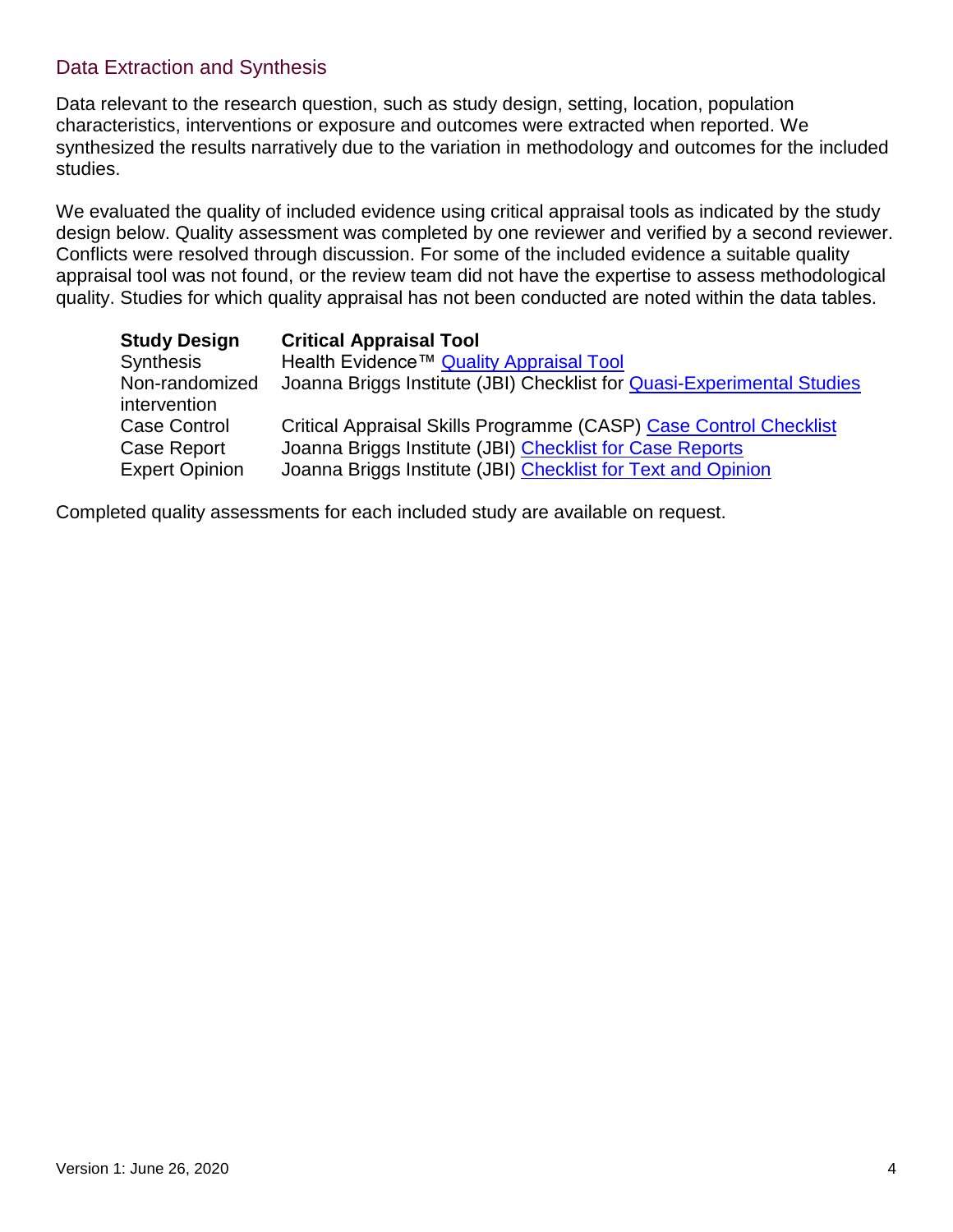### **Findings**

#### Quality of Evidence

This document includes two completed syntheses, one single study, three guidance documents, and eight case reports for a total of 14 publications included in this review. The quality of the evidence included in this review is as follows:

|                           |           | Total | <b>Quality of Evidence</b> |
|---------------------------|-----------|-------|----------------------------|
| <b>Syntheses</b>          | Completed |       | 2 Low                      |
| <b>Single Studies</b>     | Completed |       | 1 Moderate                 |
| <b>Guidance Documents</b> |           |       | 1 Moderate                 |
|                           |           |       | 2 High                     |
| <b>Case Reports</b>       |           |       | 8 Low                      |

#### Warning

Given the need to make emerging COVID-19 evidence quickly available, many emerging studies have not been peer reviewed. As such, we advise caution when using and interpreting the evidence included in this rapid review. We have provided a summary of the quality of the evidence as low, moderate, or high to support the process of decision making. Where possible, make decisions using the highest quality evidence available.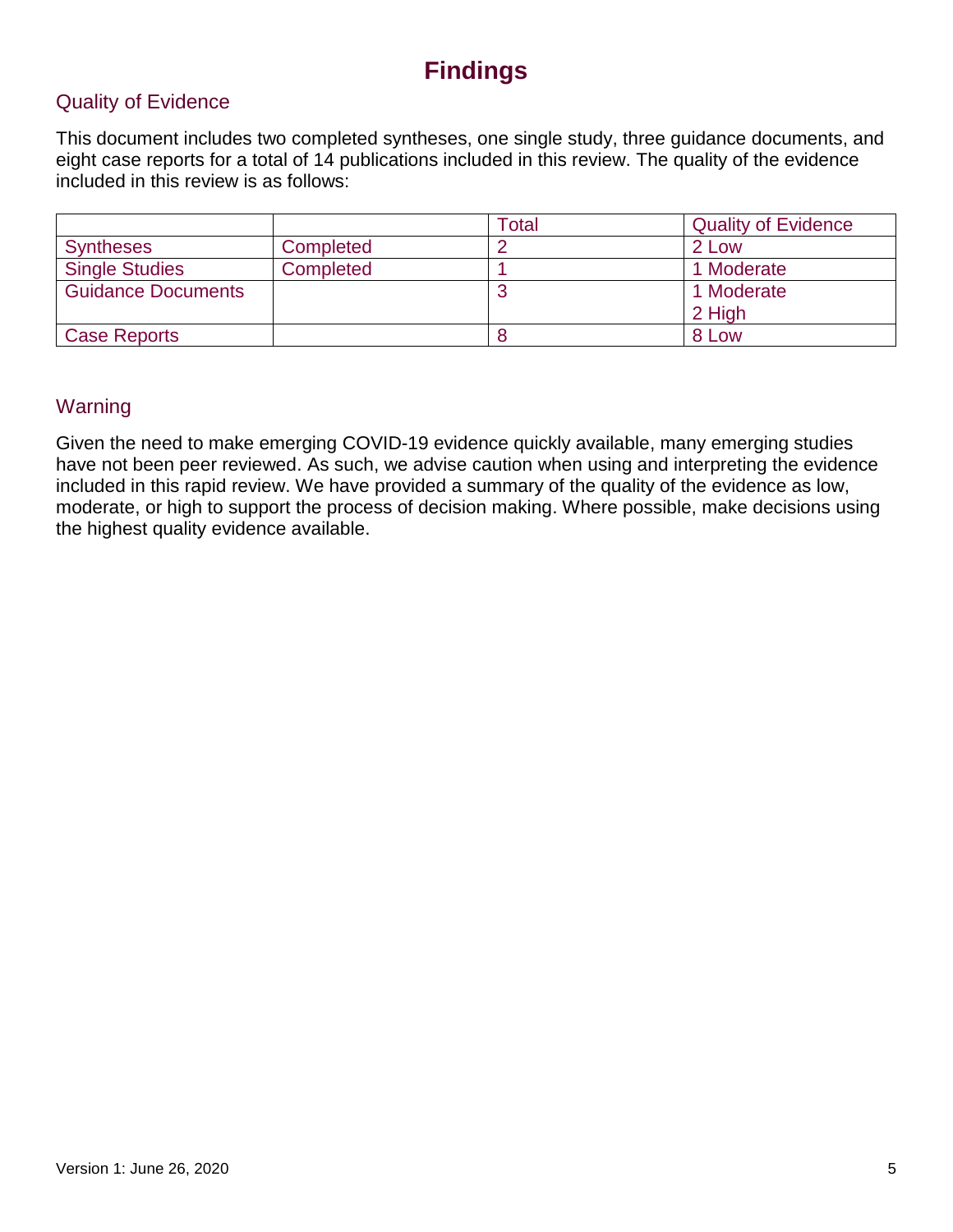# **Table 1: Syntheses**

| <b>Reference</b>                                                                                                                                                                                                                                            | <b>Date Released</b>                                  | <b>Description of Included Studies</b>                                                                                                                                                                                                        | <b>Summary of Findings</b>                                                                                                                                                                                                                                                                                                                                                                                                                                                                  | <b>Quality</b><br>Rating:<br><b>Synthesis</b> | <b>Quality</b><br>Rating:<br><b>Included</b><br><b>Studies</b> |
|-------------------------------------------------------------------------------------------------------------------------------------------------------------------------------------------------------------------------------------------------------------|-------------------------------------------------------|-----------------------------------------------------------------------------------------------------------------------------------------------------------------------------------------------------------------------------------------------|---------------------------------------------------------------------------------------------------------------------------------------------------------------------------------------------------------------------------------------------------------------------------------------------------------------------------------------------------------------------------------------------------------------------------------------------------------------------------------------------|-----------------------------------------------|----------------------------------------------------------------|
| Canadian Agency for<br>Drugs and Technologies in<br>Health. (2020, Apr 17).<br><b>Infection prevention and</b><br>control measures in mental<br>health facilities: Guidelines.                                                                              | Apr 17, 2020<br>(Search<br>completed Apr<br>16, 2020) | No relevant evidence-based<br>guidelines were found.                                                                                                                                                                                          | There were no relevant evidence-based<br>guidelines found in relation to<br>recommendations for infection prevention<br>or control in mental health treatment<br>facilities, therefore, no results were<br>reported.                                                                                                                                                                                                                                                                        | Low                                           | None                                                           |
| Institut national<br>d'excellence en santé et en<br>services sociaux. (2020,<br>Apr 3). Approches et<br>interventions de soutien<br>pour les personnes qui<br>nécessitent des soins<br>psychiatriques et qui ont ou<br>sont à risque d'avoir la<br>Covid-19 | Apr 3, 2020<br>(Search date not<br>reported)          | 11 documents were included from<br>China (n = 5), France (n = 2),<br>Canada, the United Kingdom, the<br>United States, and Israel.<br>The review included guidance<br>documents or commentaries ( $n =$<br>9), and single studies $(n = 2)$ . | Key recommendations include:<br>Reorganization, rather than<br>cancellation, of services<br>Cohorting for confirmed or suspected<br>$\bullet$<br>cases<br>Patient education on infection<br>$\bullet$<br>prevention and control measures<br>Establishment of approaches for<br>$\bullet$<br>communication between patients and<br>families that maintains physical<br>distancing<br>Identification and close observation of<br>$\bullet$<br>patients at high risk of impulsive<br>behaviour | Low                                           | None                                                           |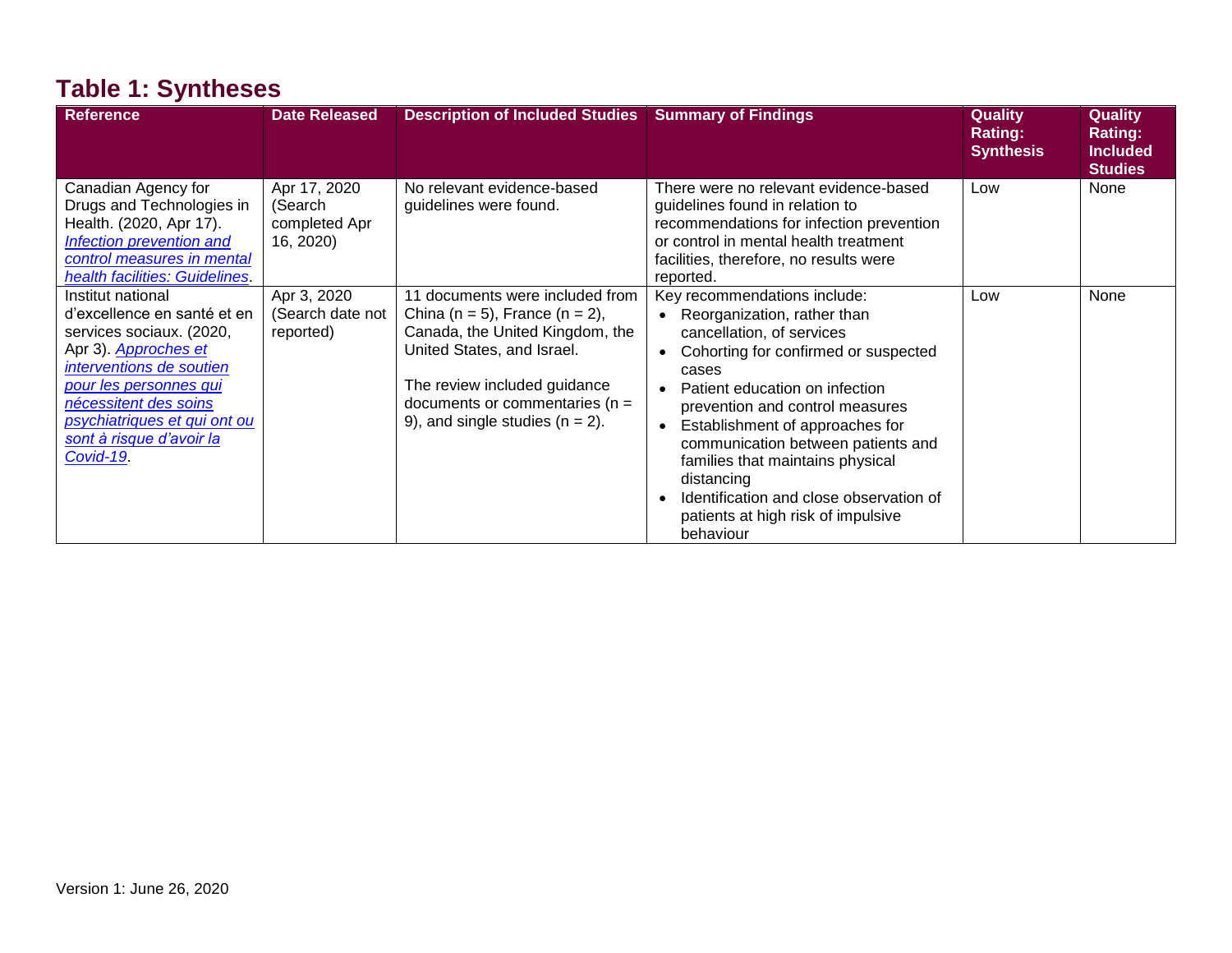# **Table 2: Single Studies**

| Reference                                                                                                                                                                                                                                                                                                         | <b>Date</b><br><b>Released</b> | <b>Study</b><br><b>Design</b> | <b>Setting</b>                                                                         | Infection control<br>measures tested                                                                                                        | <b>Summary of findings</b>                                                                                                                                                                                                                                                                                                                                                                                            | <b>Quality</b><br><b>Rating:</b> |
|-------------------------------------------------------------------------------------------------------------------------------------------------------------------------------------------------------------------------------------------------------------------------------------------------------------------|--------------------------------|-------------------------------|----------------------------------------------------------------------------------------|---------------------------------------------------------------------------------------------------------------------------------------------|-----------------------------------------------------------------------------------------------------------------------------------------------------------------------------------------------------------------------------------------------------------------------------------------------------------------------------------------------------------------------------------------------------------------------|----------------------------------|
| Cheng, V.C.C., Wu,<br>A.K.L., Cheung,<br>C.H.Y., Lau, S.K.P.,<br>Woo, P.C.Y., Chan,<br>K.H., Li, K.S.M., lp,<br>I.K.S., Dunn, E.L.W.,<br>Lee, R.A., Yam, L.Y.C.,<br>& Yuen, K.Y. (2010).<br>Outbreak of human<br>metapneumovirus<br>infection in psychiatric<br>inpatients: Implications<br>for directly observed | May 17,<br>2010                | Quasi-<br>experimental        | 610-bed<br>regional<br>centre for<br>chronic<br>psychiatric<br>conditions<br>Hong Kong | Supervised hand<br>hygiene intervention<br>(regular alcohol hand<br>rub for patients<br>[Avagard™ and<br>Microshield™] every<br>four hours) | This study compared number of patients and staff<br>with confirmed or suspected respiratory viruses (e.g.,<br>influenza, norovirus) during nosocomial outbreak<br>before and after implementation of compulsory<br>alcohol hand rub.<br>Following implementation, the mean number of<br>patients and staff with suspected or confirmed<br>respiratory viruses per outbreak decreased from 60<br>to 6 ( $p < 0.001$ ). | Moderate                         |
| use of alcohol hand rub<br>in prevention of<br>nosocomial outbreaks.<br>Journal of Hospital<br>Infection, $67(4)$ , 336-<br>343.                                                                                                                                                                                  |                                |                               |                                                                                        |                                                                                                                                             |                                                                                                                                                                                                                                                                                                                                                                                                                       |                                  |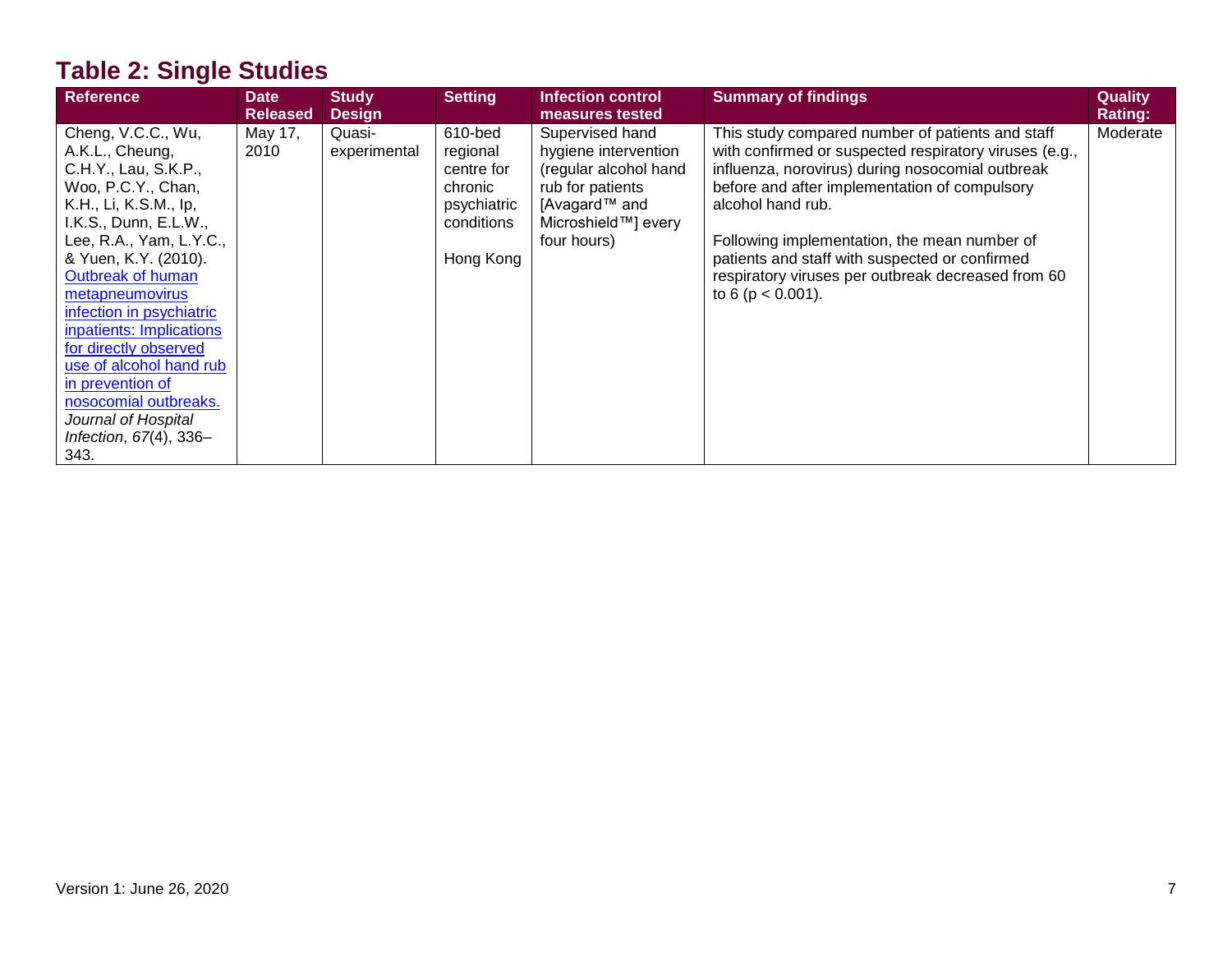### **Table 3: Guidance Documents**

| <b>Reference</b>                                                                                                                                                                                                                                                          | <b>Date</b>                       | <b>Country</b>          | <b>Key Recommendations</b>                                                                                                                                                                                                                                                                                                                                                                                                                                                                                                                                                                                                                                                                                                                             | <b>Quality</b>  |
|---------------------------------------------------------------------------------------------------------------------------------------------------------------------------------------------------------------------------------------------------------------------------|-----------------------------------|-------------------------|--------------------------------------------------------------------------------------------------------------------------------------------------------------------------------------------------------------------------------------------------------------------------------------------------------------------------------------------------------------------------------------------------------------------------------------------------------------------------------------------------------------------------------------------------------------------------------------------------------------------------------------------------------------------------------------------------------------------------------------------------------|-----------------|
| Substance Abuse and<br><b>Mental Health Services</b><br>Administration. (2020, May<br>8). Covid19: Interim<br>considerations for state<br>psychiatric hospitals.                                                                                                          | <b>Released</b><br>May 8,<br>2020 | United<br><b>States</b> | Hospital-level<br>Segregate all new admissions until a negative result<br>$\bullet$<br>Assign dedicated staff in caring for only COVID-19 patients<br>$\bullet$<br>Prepare for staff shortages<br>$\bullet$<br>Ward-level<br>Identify high risk patients (those who use tobacco or have comorbidities) and consider<br>$\bullet$                                                                                                                                                                                                                                                                                                                                                                                                                       | Rating:<br>High |
|                                                                                                                                                                                                                                                                           |                                   |                         | segregation<br>Closely monitor patients with paranoia or anxiety disorders whose conditions may worsen<br>$\bullet$<br>due to negative news about the pandemic<br>Consider suspension or modification of group treatment sessions. Offer one-on-one<br>sessions with adequate distancing.<br>Continue family meetings and therapy with procedures in place for safe implementation:<br>$\bullet$<br>establish designated meeting area, frequent sanitization, social distancing. Consider<br>alternative technologically based visits.<br>Strategic placement of visual cues/alerts related to hand and respiratory hygiene.<br>$\bullet$<br>Individual-level<br>Restrict movement of COVID-19 patients outside of their room. Enforcing this requires |                 |
| Starace, F., & Ferrara, M.<br>(2020). COVID-19 disease<br>emergency operational<br>instructions for Mental<br><b>Health Departments issued</b><br>by the Italian Society of<br>Epidemiological<br>Psychiatry. Epidemiology<br>and Psychiatric Sciences,<br>29, e116, 1-4. | Mar 28,<br>2020                   | Italy                   | assessment of a patient's capacity to understand risk of exposure.<br>Hospital-level<br>Suspension of in-person visits (exceptions as necessary in which visitors required to wear<br>$\bullet$<br>masks, practice hand hygiene and social distancing)<br>Ward-level<br>Restrict new admissions to emergencies<br>٠<br>Permit admission of new patients even with positive contact or symptom history if access<br>$\bullet$<br>to single isolation room with dedicated en-suite and availability of PPE and COVID-19 test<br>Prohibit patients from leaving ward/unit<br>$\bullet$<br>Individual-level<br>Patient education: hand hygiene<br>Surveillance: daily temperature and respiratory rate<br>$\bullet$                                        | High            |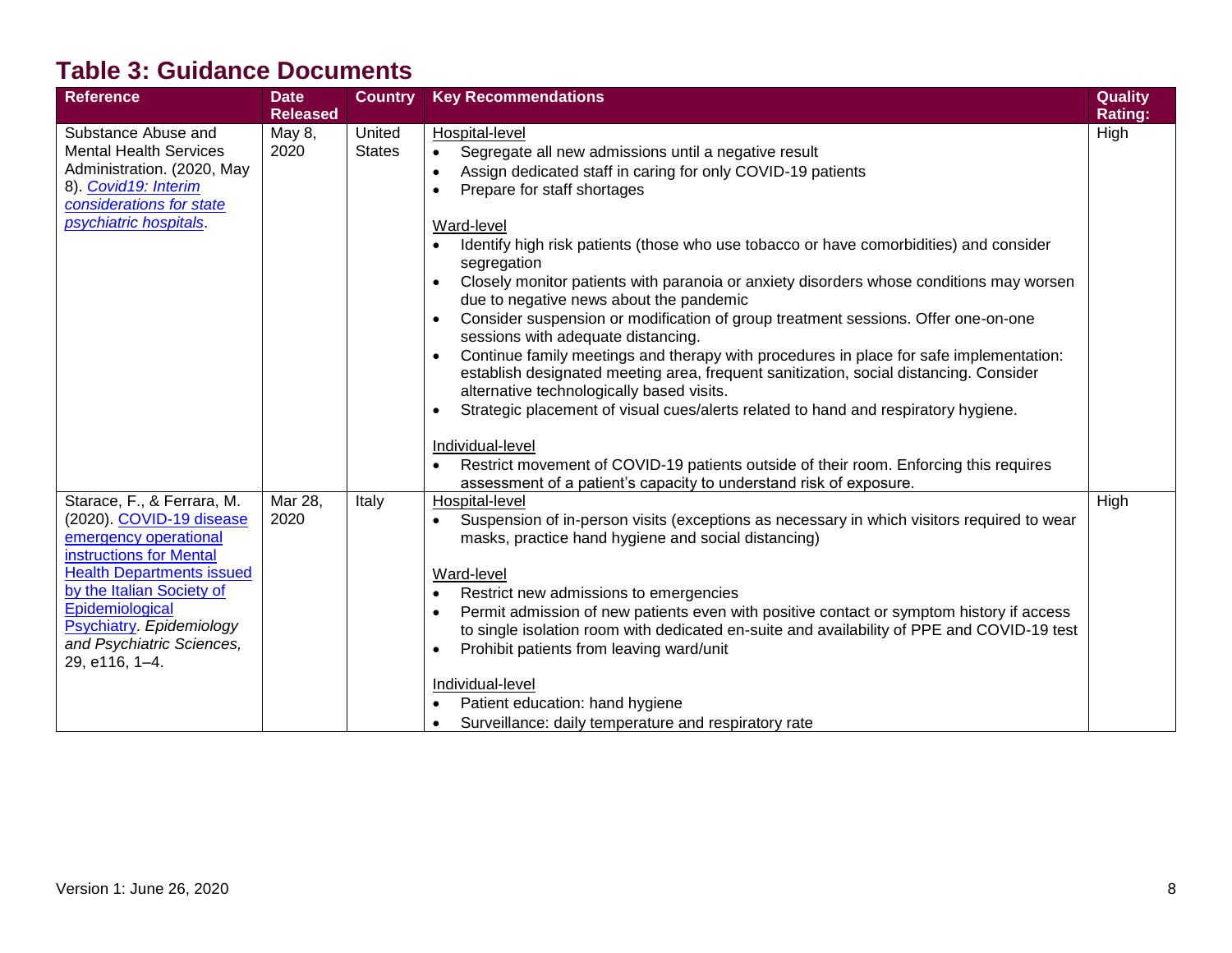| Royal College of<br>Psychiatrists. (n.d.).<br><b>COVID-19: Inpatient</b><br><b>services</b> | No date | England | Ward-level<br>Consider adaptation of communal activities to reduce duration and increase physical<br>distancing rather than suspension where possible to do so safely<br>Maintain meetings with limited personal contact and adequate distancing<br>Limit in-person visits. Alternative methods for keeping in touch are recommended (e.g.,<br>telephone). Restrict visits to immediate family or carers. Limit to 1 per patient (with<br>exceptions) with visits limited to 1 hour daily. | Moderate |
|---------------------------------------------------------------------------------------------|---------|---------|--------------------------------------------------------------------------------------------------------------------------------------------------------------------------------------------------------------------------------------------------------------------------------------------------------------------------------------------------------------------------------------------------------------------------------------------------------------------------------------------|----------|
|                                                                                             |         |         | Individual-level<br>As possible, maintain patient leave and time off wards with assessment of risk/benefit for<br>patients.                                                                                                                                                                                                                                                                                                                                                                |          |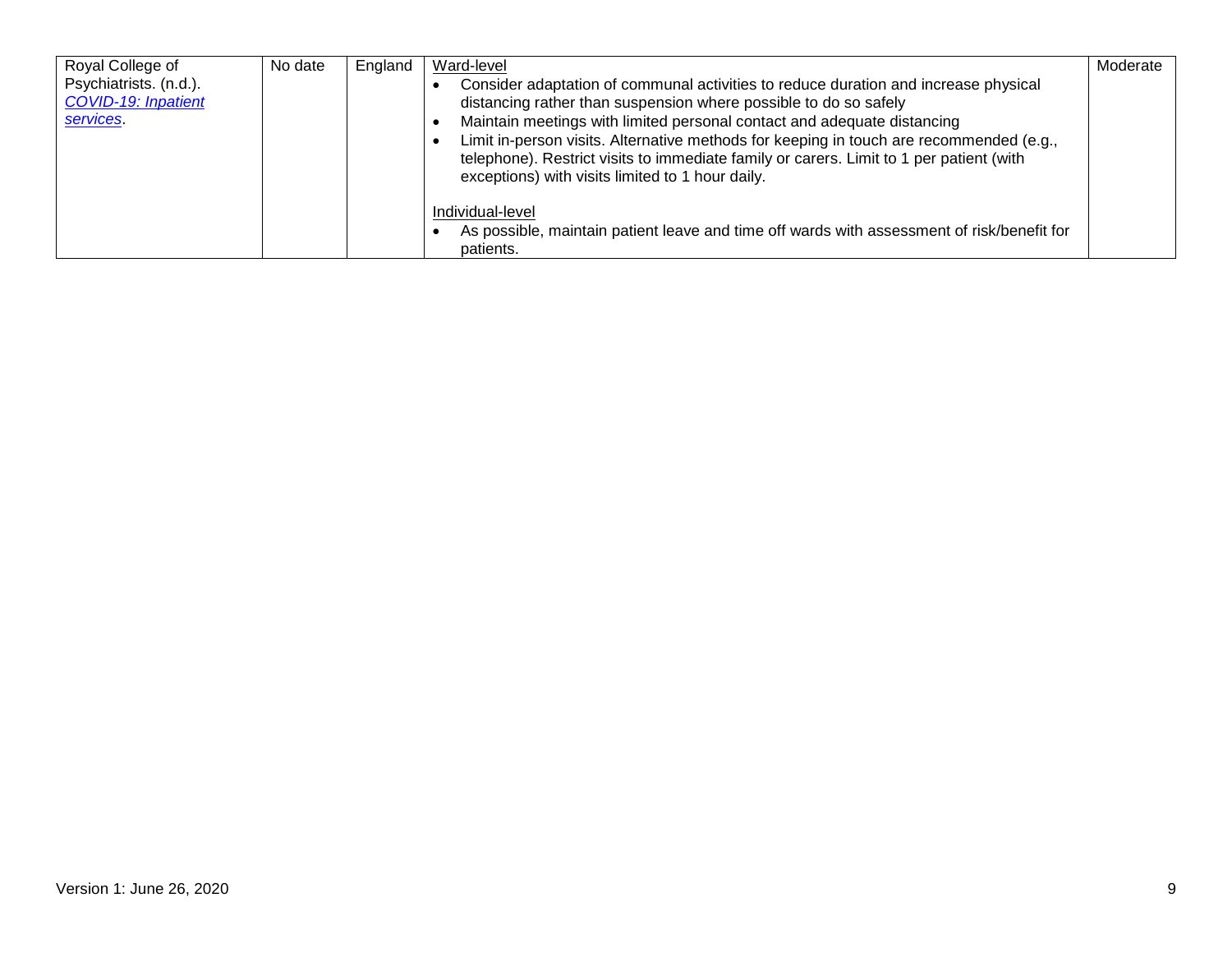# **Table 4: Case Reports**

| <b>Reference</b>                                                                                                                                                                                                                                   | <b>Date</b><br><b>Released</b> | <b>Setting</b>                                                                             | Key infection control measures implemented                                                                                                                                                                                                                                                                                                                                                                                                                                                                                                                                                                                                                                                                                                                                                                                                        | <b>Quality</b><br><b>Rating:</b> |
|----------------------------------------------------------------------------------------------------------------------------------------------------------------------------------------------------------------------------------------------------|--------------------------------|--------------------------------------------------------------------------------------------|---------------------------------------------------------------------------------------------------------------------------------------------------------------------------------------------------------------------------------------------------------------------------------------------------------------------------------------------------------------------------------------------------------------------------------------------------------------------------------------------------------------------------------------------------------------------------------------------------------------------------------------------------------------------------------------------------------------------------------------------------------------------------------------------------------------------------------------------------|----------------------------------|
| Du, N., OuYang, Y., &<br>Chen, Y. (2020). The<br>experience of                                                                                                                                                                                     | May 30,<br>2020                | 1,400-bed<br>inpatient<br>psychiatric                                                      | Hospital-level<br>Use of closed management mode (prohibiting visits) to all departments; new patients must<br>undergo nucleic acid testing.                                                                                                                                                                                                                                                                                                                                                                                                                                                                                                                                                                                                                                                                                                       | Low                              |
| prevention measures<br>taken by the psychiatric<br>hospital during the<br>emergence of<br>asymptomatic patients<br>with COVID-19<br>Psychiatry Research.<br>Epub ahead of print.                                                                   |                                | hospital<br>China                                                                          | Ward-level<br>Transition wards used for 14-day quarantine of new admissions.<br>Establishment of fever clinics for screening if symptoms present.<br>$\bullet$<br>Personnel who have come in contact with confirmed cases are prohibited from leaving the<br>$\bullet$<br>ward after work hours.<br>Nursing staff required to undergo nucleic acid test, provide health certificate and obtain<br>nursing card before entrance to ward permitted. Consistent patient assignments among<br>nurses will be maintained as best as possible. Nucleic acid re-testing requires completion                                                                                                                                                                                                                                                              |                                  |
| Skelton, L., Pugh, R.,<br>Harries, B., Blake, L.,<br>Butler, M., & Sethi, F.<br>(2020). The COVID-19<br>pandemic from an<br>acute psychiatric<br>perspective: a London<br>psychiatric intensive<br>care unit experience.<br>BJPsych Bulletin, 1-4. | May 14,<br>2020                | Psychiatric<br>intensive<br>care unit<br>experiencing<br>an outbreak<br>London,<br>England | again if nurse leaves and re-enters the ward.<br>Upon first suspected case of COVID-19:<br>Ward-level<br>Suspension of weekly patient-facing ward rounds; cohorting of COVID-19 positive and<br>$\bullet$<br>negative patients in separate corridors; reducing frequency of medicine administration and<br>face-to-face assessments; one-to-one nursing activities completed at a 2m distance where<br>possible<br>Individual-level<br>Patients encouraged to wear masks<br>Challenges:<br>Enclosed ward layout preventing social distancing and isolation<br>$\bullet$<br>Non-adherence to self-isolation<br>$\bullet$<br>Limited staff knowledge of infection control (e.g., use of PPE) given psychiatric specialty<br>$\bullet$<br>Ethical dilemmas around decisions to enforce isolation (using restraints for example) to<br>protect others | Low                              |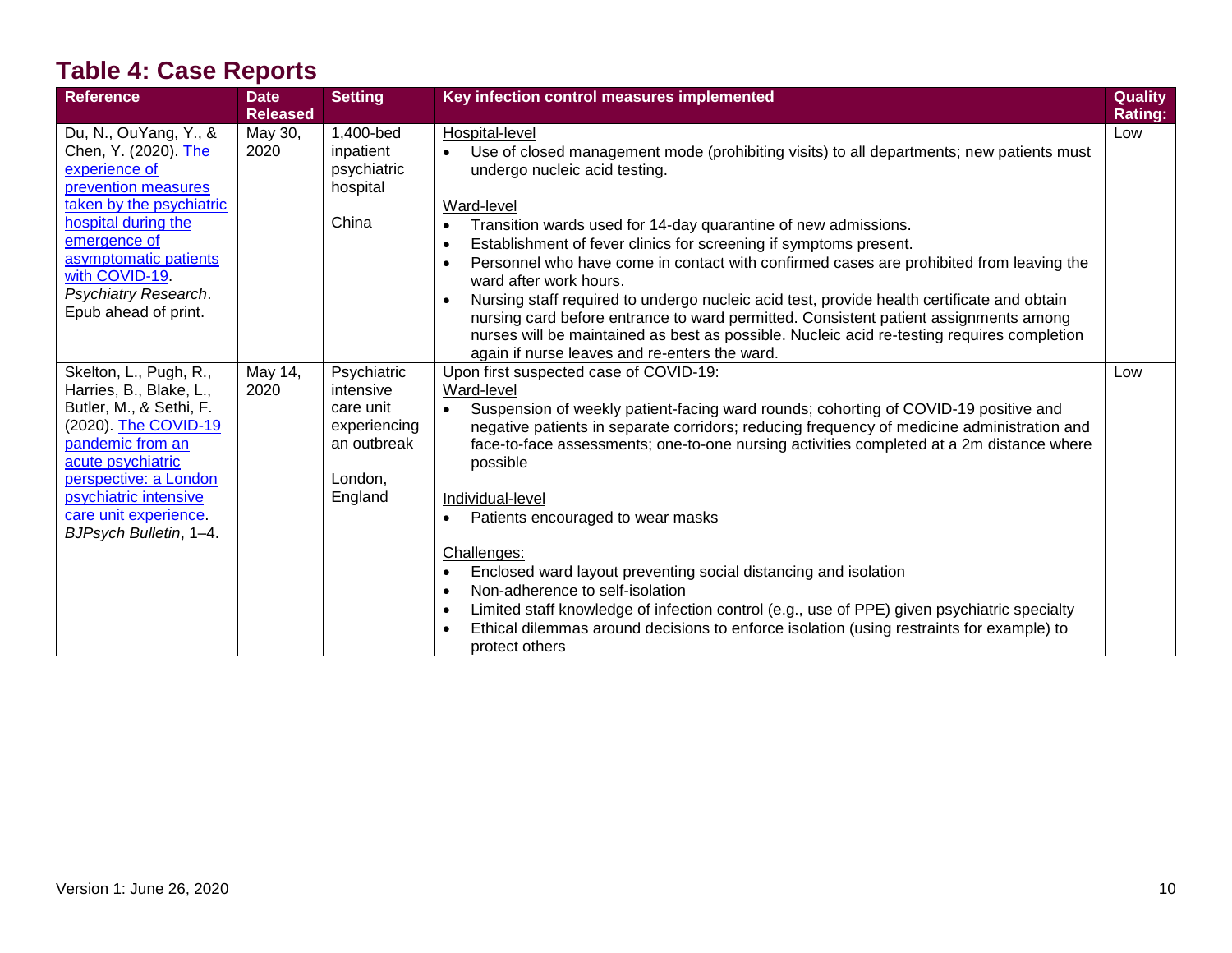| Poremski, D., Subner,<br>S.H., Lam, G.F. K.,<br>Dev, R., Mok, Y.M.,<br>Chua, H.C., & Fung,<br>D.S. (2020). Effective<br>infection prevention<br>and control strategies<br>in a large, accredited,<br>psychiatric facility in<br>Singapore. Infection<br>Control & Hospital<br>Epidemiology, 1-2. | Apr 23,<br>2020              | 2,000-bed<br>inpatient<br>hospital<br>Singapore                                      | Ward-level<br>Split-mode operations (divide departments into independent functioning units to present<br>$\bullet$<br>large-scale quarantine); prohibition of inter-ward mixing and separate inpatient and<br>outpatient service<br>Individual level<br>Visitors: mask requirement; suspension of volunteer activities<br>Patients: twice daily temperature; hand sanitization every 2h, hygiene education,<br>vaccination to prevent against other infections (e.g., influenza), suspension of group<br>activities<br>Staff: twice daily temperature screening; electronic tracking to facilitate contact tracing;<br>$\bullet$<br>restrictions on travel, leave and non-essential training; infection control and PPE use<br>education and training; vaccination | Low       |
|--------------------------------------------------------------------------------------------------------------------------------------------------------------------------------------------------------------------------------------------------------------------------------------------------|------------------------------|--------------------------------------------------------------------------------------|--------------------------------------------------------------------------------------------------------------------------------------------------------------------------------------------------------------------------------------------------------------------------------------------------------------------------------------------------------------------------------------------------------------------------------------------------------------------------------------------------------------------------------------------------------------------------------------------------------------------------------------------------------------------------------------------------------------------------------------------------------------------|-----------|
| Percudani, M.,<br>Corradin, M., Moreno,<br>M., Indelicato, A., &<br>Vita, A. (2020). Mental<br><b>Health Services in</b><br><b>Lombardy during</b><br>COVID-19 outbreak.<br>Psychiatry Research.<br>Epub ahead of print.                                                                         | Apr 12,<br>2020              | Mental health<br>services<br>Lombardy,<br>Italy                                      | Ward-level<br>Establishment of dedicated areas on wards for COVID-19 positive patients<br>$\bullet$<br>Provision of PPE and training in its use for staff (may be unfamiliar)<br>Individual level<br>Suspension of home leave requests/permission and family visits<br>Daily symptom (e.g. temperature) monitoring                                                                                                                                                                                                                                                                                                                                                                                                                                                 | Low       |
| Shao, Y., Shao, Y., &<br>Fei, J.-M. (2020).<br><b>Psychiatry hospital</b><br>management facing<br>COVID-19: From<br>medical staff to<br>patients. Brain,<br>Behavior, and<br>Immunity. Epub ahead<br>of print.                                                                                   | Apr 10,<br>2020              | 2400<br>inpatient bed<br>mental health<br>centre,<br>Shanghai,<br>China              | Ward-level<br>Suspension of in-person visits, replaced with video/internet channels<br>Individual-level<br>Fever report system for patients with dedicated staff and reported to ward/department.<br>Summarized data reported to infection management team.<br>Staff and students report health status and temperature daily, report travel history (if travel,<br>must isolate for 14 days)                                                                                                                                                                                                                                                                                                                                                                       | Low       |
| Fagiolini, A., Cuomo,<br>A., & Frank, E. (2020).<br>COVID-19 diary from a<br>psychiatry department<br>in Italy. The Journal of<br>Clinical Psychiatry,<br>81(3): 20com13357.                                                                                                                     | Mar 31,<br>2020              | Psychiatric<br>division of a<br>large<br>university<br>hospital<br>Tuscany,<br>Italy | Ward-level<br>Limiting inpatient admissions to only essential<br>$\bullet$<br>Establishment of COVID-19 and non-COVID-19 areas<br>Individual-level<br>Hand hygiene procedures<br>Face masks (medical and non-medical given limited resources)<br>Establishment of seclusion room for patients engaging in high risk transmission behaviours<br>(spitting, biting)                                                                                                                                                                                                                                                                                                                                                                                                  | Low       |
| Zhu, Y., Chen, L., Ji,<br>H., Xi, M., Fang, Y., &<br>Li, Y. (2020). The risk<br>and prevention of novel<br>Version 1: June 26, 2020                                                                                                                                                              | $\overline{Fe}b$ 25,<br>2020 | China                                                                                | Upon confirmed cases of COVID-19:<br>Hospital-level<br>14-day observation in a pre-admission observation isolation ward                                                                                                                                                                                                                                                                                                                                                                                                                                                                                                                                                                                                                                            | Low<br>11 |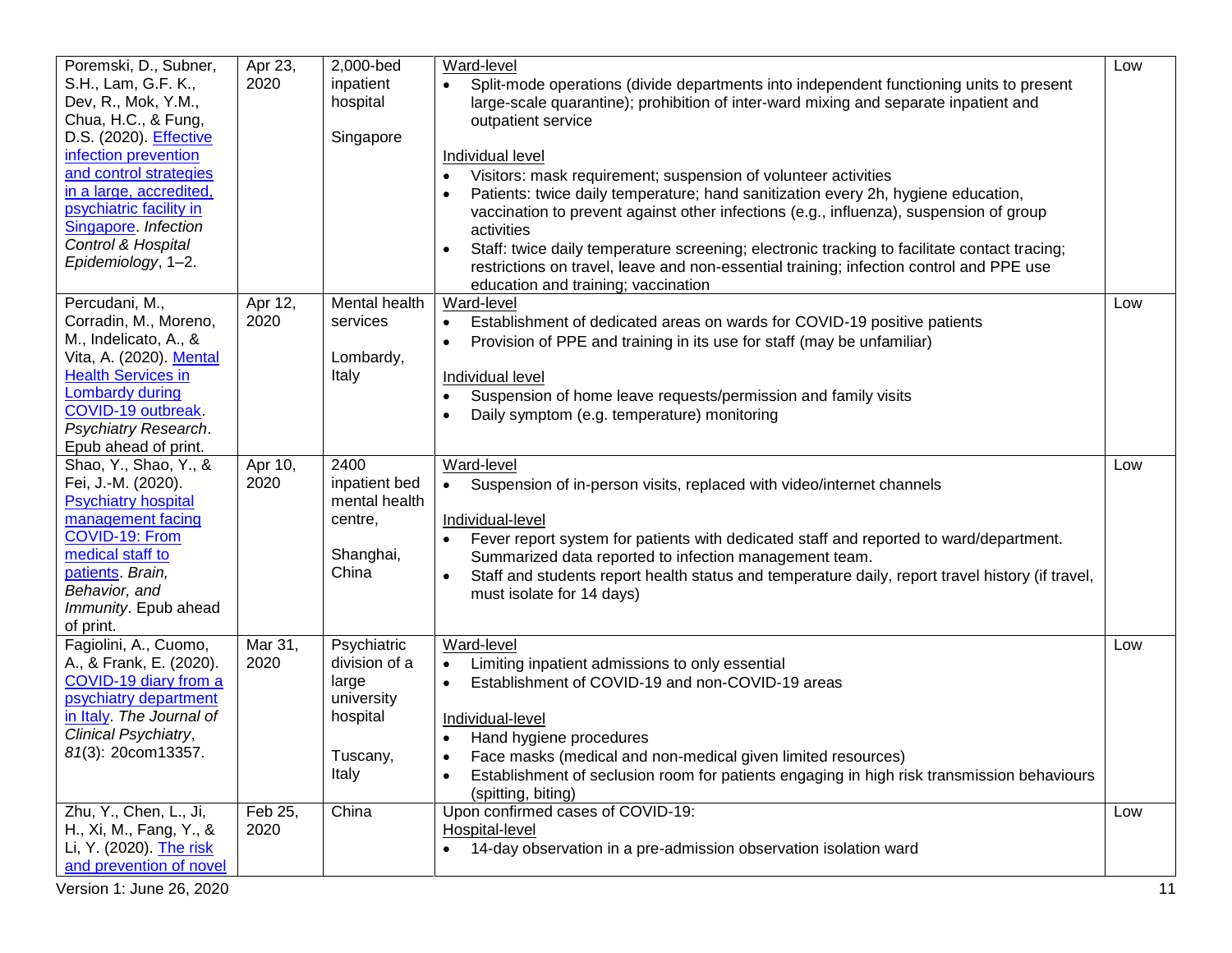| coronavirus pneumonia<br>infections among<br>inpatients in psychiatric<br>hospitals.<br>Neuroscience Bulletin,<br>$36(3)$ , 299-302.                                                                                                         |                  |                                                   | Ward-level<br>Suspension of in-person visits and replaced with virtual ones<br>Consider risk level in decision-making related to patient transfer onto ward<br>Individual-level<br>Temperature surveillance of hospital staff<br>Challenges<br>Overcrowding, ward design not conducive to isolation<br>Lack of adherence to self-isolation measures<br>Staff knowledge on infectious disease protocols<br>Complex mental health needs of patients                             |     |
|----------------------------------------------------------------------------------------------------------------------------------------------------------------------------------------------------------------------------------------------|------------------|---------------------------------------------------|-------------------------------------------------------------------------------------------------------------------------------------------------------------------------------------------------------------------------------------------------------------------------------------------------------------------------------------------------------------------------------------------------------------------------------------------------------------------------------|-----|
| Bocher, R., Jansen, C.,<br>Gayet, P., Gorwood, P.,<br>& Laprévote, V. (2020).<br><b>Responsiveness and</b><br>sustainability of<br>psychiatric care in<br><b>France during COVID-</b><br>19 epidemic<br>L'Encéphale. Epub<br>ahead of print. | May 26,<br>2020, | Inpatient<br>psychiatric<br>facilities,<br>France | Hospital-level<br>Early discharges of inpatients if possible, to increase hospital capacity for COVID-19 cases<br>Limited visiting<br>$\bullet$<br>No shared dining; restrictions on shared spaces<br>No community passes<br>Ward-level<br>At least 89 new wards were created for COVID-19 patients who required psychiatric care<br>٠<br>Quarantine measures implemented<br>Strategies to maintain therapeutic contact with discharged patients through<br>telecommunication | Low |